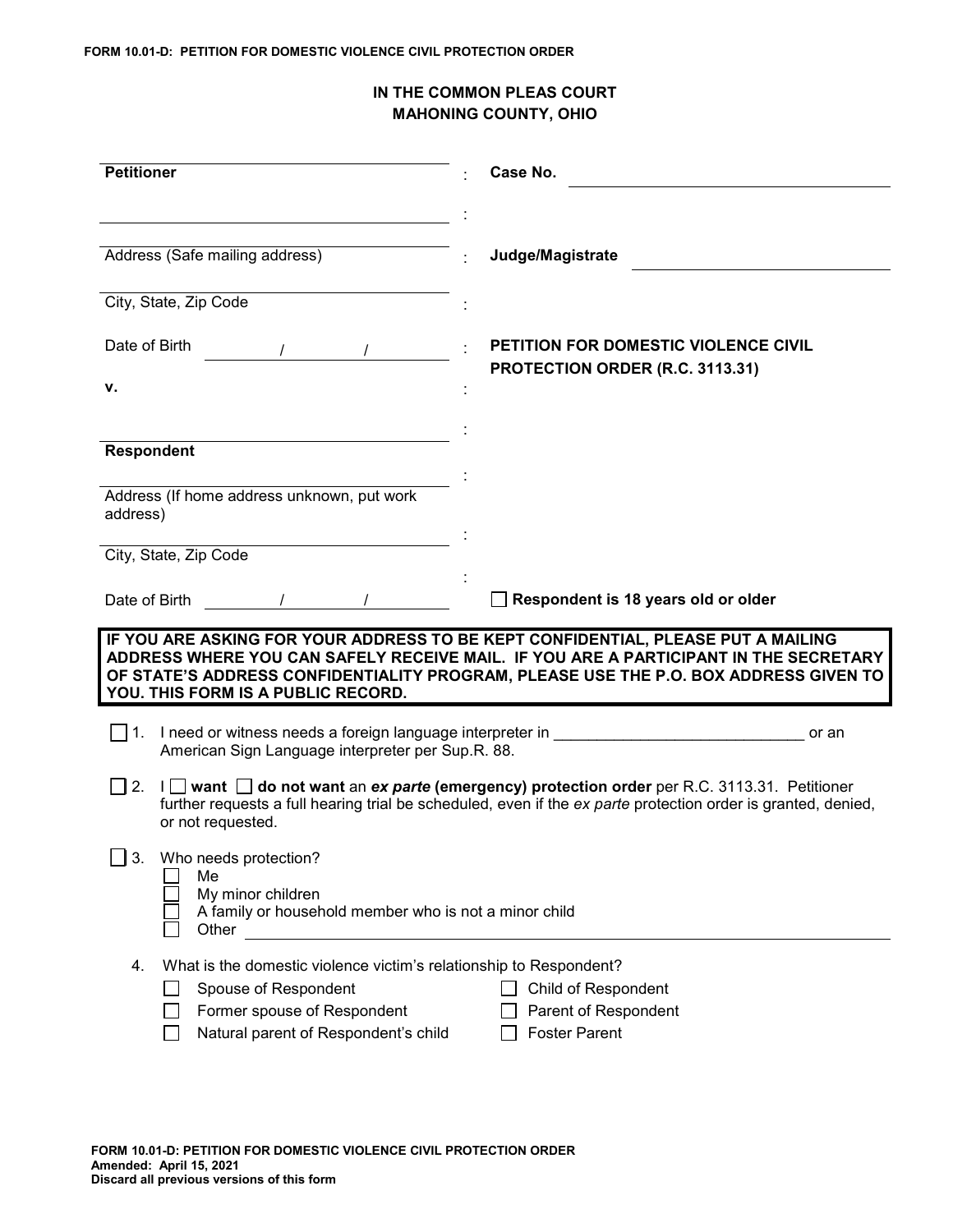$\Box$  Other relative (by blood or marriage) of Respondent/ Petitioner who has lived with Respondent at any time

- $\Box$  Person "living as a spouse of Respondent" is defined as:
	- now cohabiting;
	- or cohabited within five years before the alleged act of domestic violence
- 5. I have listed below all family or household members who need protection, other than me or the person for whom I am filing the Petition. **(Leave blank if you are not including other family or household members.)**

| <b>NAME</b> | <b>DATE OF BIRTH</b> | <b>RELATIONSHIP TO</b><br><b>PETITIONER</b> | <b>RELATIONSHIP TO</b><br><b>RESPONDENT</b> | <b>THIS PERSON</b><br><b>LIVES WITH</b><br><b>PETITIONER</b> |
|-------------|----------------------|---------------------------------------------|---------------------------------------------|--------------------------------------------------------------|
|             |                      |                                             |                                             | ר ∏<br><b>YES</b>                                            |
|             |                      |                                             |                                             | 1 NO<br><b>YES</b>                                           |
|             |                      |                                             |                                             | 1 NO<br><b>YES</b>                                           |
|             |                      |                                             |                                             | <b>NO</b><br><b>YFS</b>                                      |

6. Petitioner requests a Domestic Violence Civil Protection Order.

You **must** describe Respondent's threats or actions that made you request a protection order, including if children were present when the acts took place. When did it happen? (If you do not know exact dates, give approximate dates). Explain why you believe you or your family or household members are in danger. **If you need more space, attach an additional page.**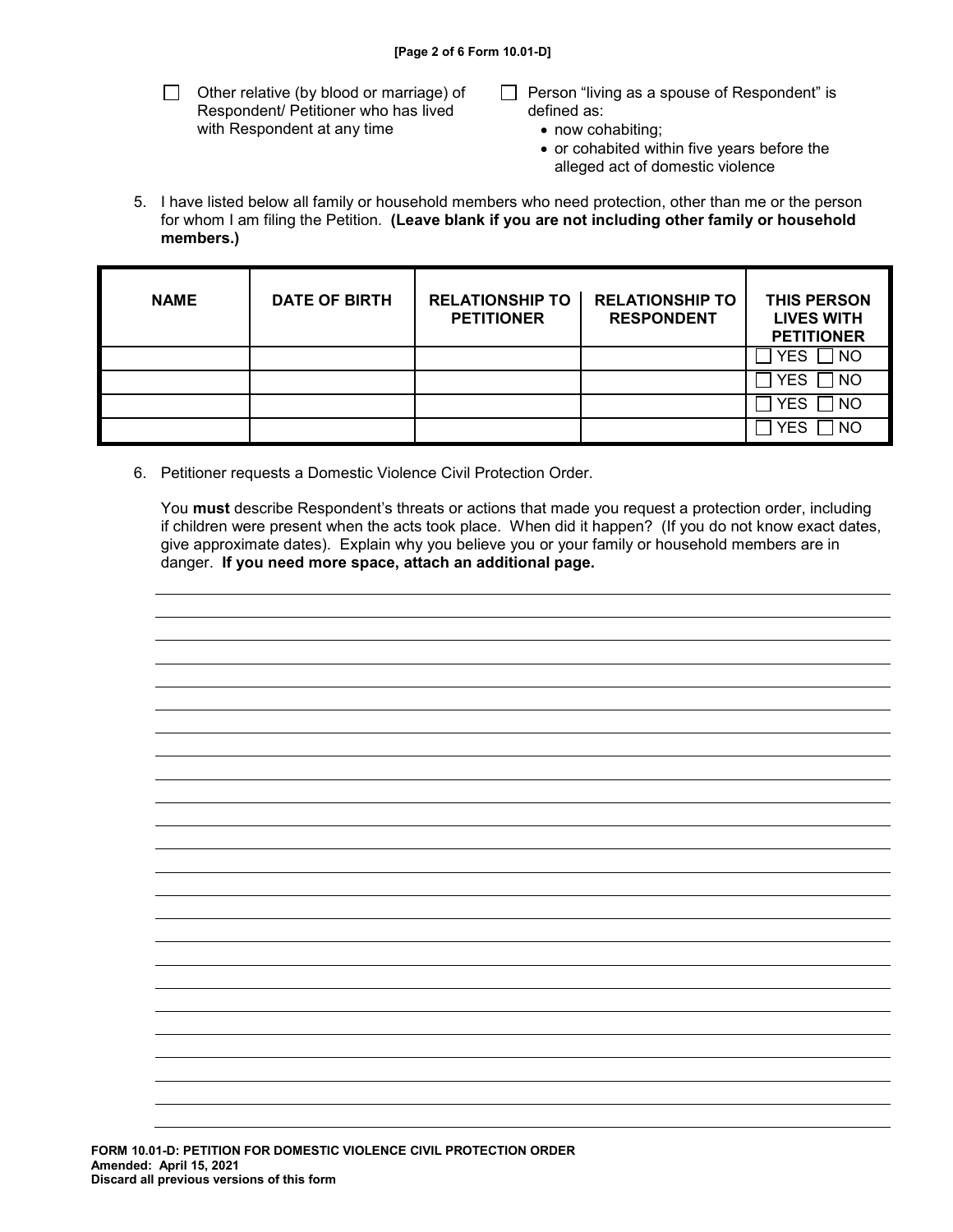- 7. (Optional) You may describe, **if you want and know**, about any of the following items. Not describing these items in the Petition does not mean domestic violence did not happen. If you need more space, attach an additional page:
	- Respondent's history of domestic violence or other violent acts;
	- Respondent's history of violating court orders;
	- Respondent's mental health;
	- Respondent's threats to other persons;
	- Respondent's access to deadly weapons, firearms, and ammunition or use of deadly weapons and acts or threats of violence with deadly weapon;
	- Respondent's abuse alcohol or controlled substances (drugs);
	- Respondent's violence resulted in serious physical injury, forced sex, strangulation (or choking), abuse during pregnancy, abuse of the family's pet, and/or forced entry to gain access to Petitioner or Petitioner's family and household members;
	- Recent separation from Respondent or relationship was recently terminated;
	- Respondent's obsessive and controlling behaviors, including stalking, spying, following, and/or isolating you (Petitioner);
	- Respondent's threats to kill self or others.

- 8. Petitioner is in fear and in continuing danger.
- 9. Petitioner further requests that the Court grant relief under R.C. 3113.31 to protect Petitioner and/or the family or household members named in this Petition from domestic violence by granting a civil protection order that (check all boxes that apply):
	- $\Box$  (a) Directs Respondent to not abuse Petitioner and the family or household members named in this Petition by harming, attempting to harm, threatening, following, stalking, harassing, forcing sexual relations upon them, or by committing sexually oriented offenses against them.
	- $\Box$  (b) Directs Respondent to not enter, approach, or contact by any means the residence, school, business, and place of employment of Petitioner and the family or household members named in this Petition.
	- $\Box$  (c) Directs Respondent to not approach or have contact by any means with Petitioner and the family or household members named in this Petition.
	- $\Box$  (d) Directs Respondent to leave, not return to, or interfere with Petitioner's right to occupy the residence, including but not limited to cancelling any utilities or insurance or interrupting phone service, mail delivery, or the delivery of any other documents or items, and grants Petitioner exclusive possession of the following residence: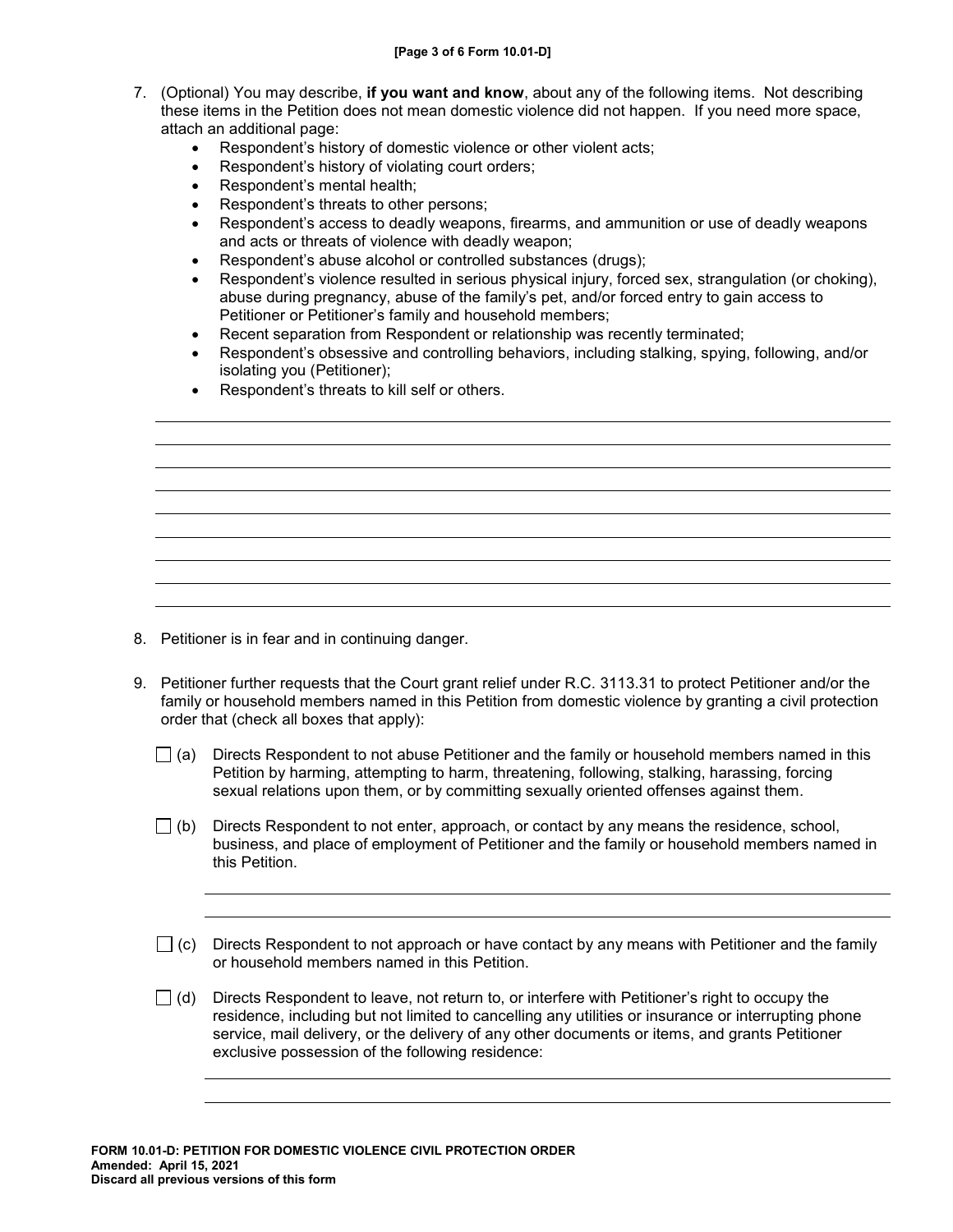| [Page 4 of 7 Form 10.01-D] |  |  |  |  |  |  |
|----------------------------|--|--|--|--|--|--|
|----------------------------|--|--|--|--|--|--|

| _  (e)     | Allocates temporary parental rights and responsibilities for the care of the following minor<br>children to Petitioner until further Order of the Court (include names and birth dates of the minor<br>children):                                                                                                                     |
|------------|---------------------------------------------------------------------------------------------------------------------------------------------------------------------------------------------------------------------------------------------------------------------------------------------------------------------------------------|
|            | Petitioner has completed and attached the Information for Parenting Proceeding, Form 10.01-<br><b>F</b> and it is incorporated herein.                                                                                                                                                                                                |
| $\Box$ (f) | Establishes or modifies parenting time with the following minor children and requires parenting<br>time to be suspended or supervised or to occur under such conditions that the Court determines<br>will ensure the safety of Petitioner and the minor children (include names and birth dates of the<br>minor children):            |
|            | Petitioner has completed and attached the Information for Parenting Proceeding, Form 10.01-<br>F and it is incorporated herein.                                                                                                                                                                                                       |
| $\Box$ (g) | Directs Respondent to provide financial support for Petitioner and the family or household<br>members named in this Petition (Court may request additional information).                                                                                                                                                              |
| $\Box$ (h) | Directs Respondent to not remove, damage, hide, harm, or dispose of any property, companion<br>animals, or pets owned or possessed by Petitioner.                                                                                                                                                                                     |
| $\Box$ (i) | Grants Petitioner permission to take Petitioner's companion animals or pets, as described below,<br>away from the possession of Respondent:                                                                                                                                                                                           |
| $\Box$ (j) | Divides household and family personal property as follows:                                                                                                                                                                                                                                                                            |
| $\Box$ (k) | Directs Respondent to permit Petitioner to have exclusive use of the following motor vehicle:                                                                                                                                                                                                                                         |
| $\Box$ (l) | Directs Respondent to complete batterer counseling, substance abuse counseling, or other<br>treatment or intervention as determined necessary by the Court.                                                                                                                                                                           |
| $\Box$ (m) | Directs the wireless service provider to separate Petitioner's account from Respondent's<br>account, per R.C. 3113.45 through 3113.459. Petitioner will assume all financial responsibility<br>for any costs associated with the wireless service number and any costs for the device<br>associated with the wireless service number. |
|            | Respondent's billing telephone number is:                                                                                                                                                                                                                                                                                             |
|            | Petitioner's contract information is on page 1 of this Petition. The wireless service numbers to be<br>transferred to Petitioner which are used by Petitioner or the minor children in the care of<br>Petitioner are:                                                                                                                 |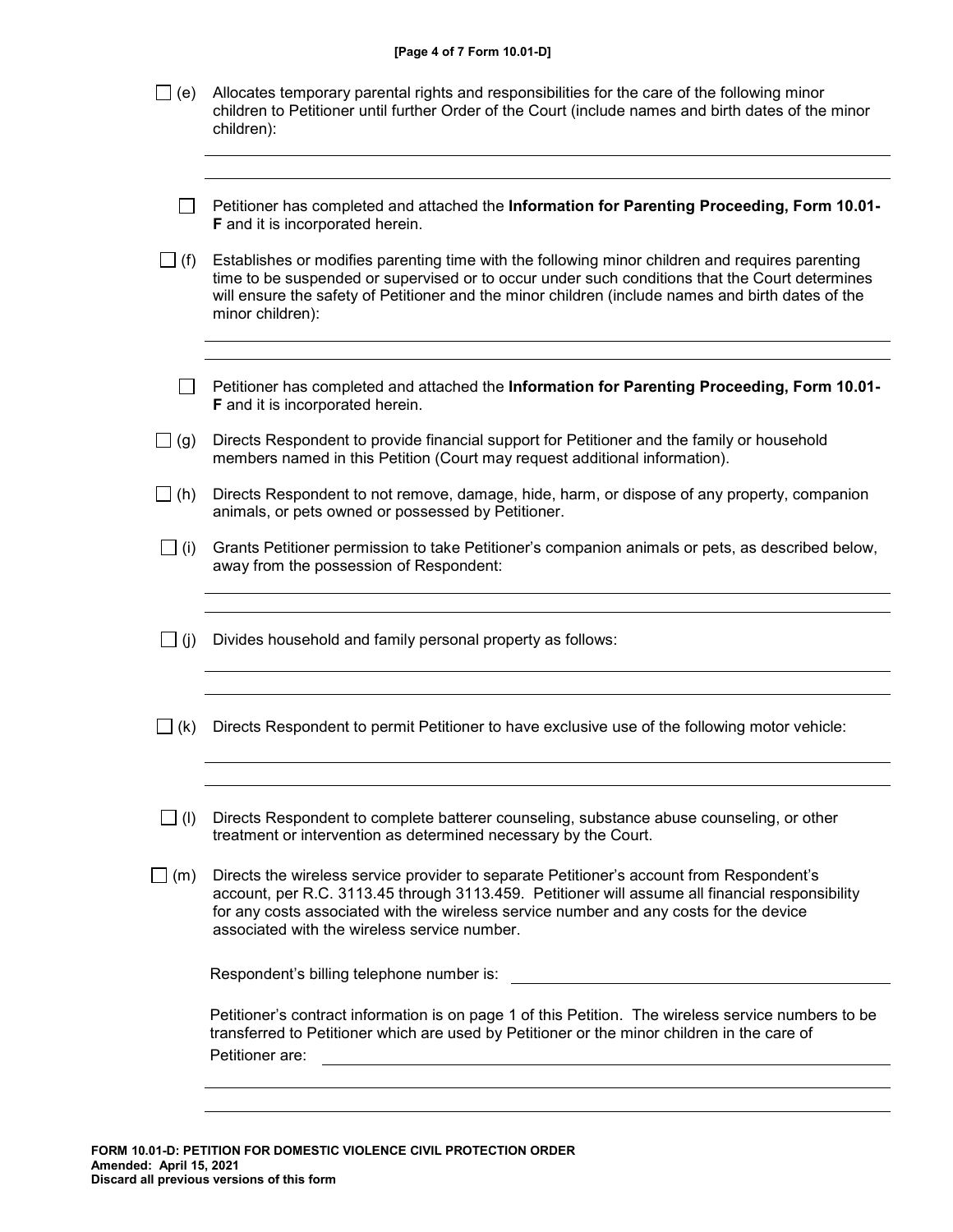$\Box$  (n) Includes the following additional provisions:

- 10. Petitioner further requests that the Court issue no mutual protection orders or other orders against Petitioner unless all of the conditions of R.C. 3113.31(E)(4) are met.
- 11. Petitioner further requests that if Petitioner has a victim advocate, the Court permit the victim advocate to accompany Petitioner at all stages of these proceedings as required by R.C. 3113.31(M).
- 12. Petitioner further requests at the *ex parte* hearing or full hearing that the Court grant such other relief as the Court considers equitable and fair, including orders or directives to law enforcement.
- 13. Petitioner has listed court cases (including divorce, custody, visitation, paternity, child support, children service/CPS case, animal cruelty, sexually oriented offense, no contact order, and protection order) and other legal matters regarding Respondent that may relate to this case: (Attach additional pages, if necessary.)

| <b>CASE NAME</b> | <b>CASE NUMBER</b> | <b>COURT/COUNTY</b> | <b>TYPE OF CASE</b> | <b>RESULT OF</b><br><b>CASE</b> |
|------------------|--------------------|---------------------|---------------------|---------------------------------|
|                  |                    |                     |                     |                                 |
|                  |                    |                     |                     |                                 |
|                  |                    |                     |                     |                                 |

**The information above is true, complete, and accurate to the best of my knowledge. I understand that knowingly providing false information in this document may result in a contempt of court finding against me which could result in a jail sentence and fine, or criminal penalties under R.C. 2921.13.**

**SIGNATURE OF PETITIONER** DATE

**IF YOU DO NOT HAVE AN ATTORNEY, PLEASE LEAVE THE INFORMATION BELOW BLANK.**

Signature of Attorney **Attorney's Registration Number** Attorney's Registration Number

Attorney's Address **Attorney's Fax** 

Name of Attorney **Attorney** Attorney's Telephone

City, State, Zip Code **Attorney's Email** City, State, Zip Code